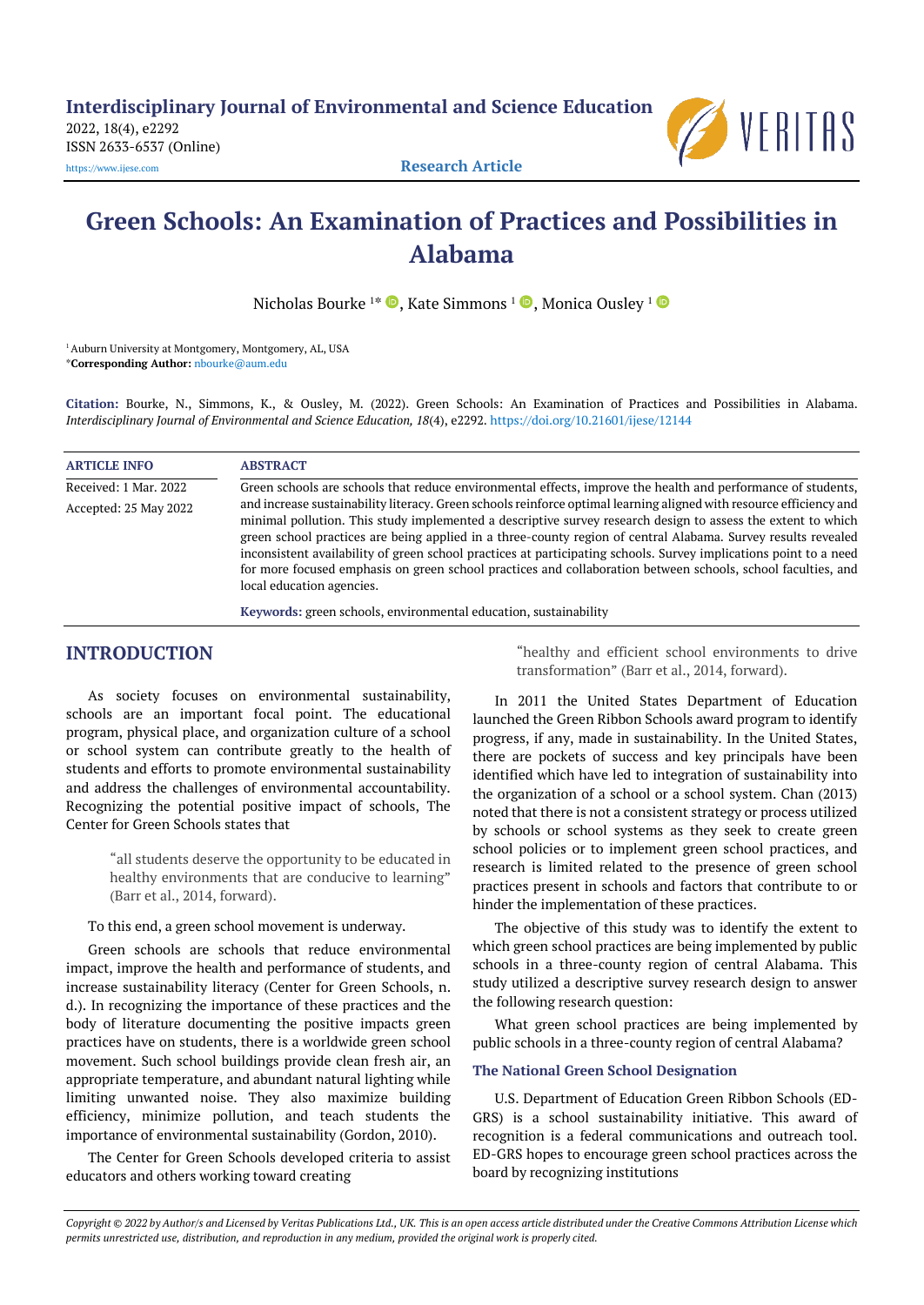"that reduce environmental impact and costs, improve the health and wellness of schools, students, and staff, and provide effective environmental and sustainability education" (U.S. Department of Educaiton, 2022).

Combined progress in all three of these areas, known as pillars, serves as the basis for recognition.

The award honors a small number of schools each year and promotes them as exemplars to communicate practices and resources that all schools can employ. In doing so, ED-GRS Green Strides provides a means for schools to collaborate and connect with resources used by honorees across the three pillars of the award (U.S. Department of Education, 2021).

## **Green Schools in Alabama**

Alabama Green Ribbon Schools (AL-GRS) is an initiative of the Alabama State Department of Education to recognize local institutions which establish green school practices. The AL-GRS format aligns with the three pillars established by ED-GRS reducing environmental impact and costs; improving the health and wellness of schools, students, and staff; and providing effective environmental and sustainability education (U.S. Department of Education, 2022).

# **REVIEW OF LITERATURE**

A green school is the result of a conscientious process of planning, design, and construction that examines a school building's performance over its life cycle. Green school buildings provide clean fresh air, an appropriate temperature, and abundant natural lighting while limiting unwanted noise. They also maximize building efficiency, minimize pollution, and teach students the importance of environmental sustainability (Gordon, 2010).

Noting the importance of the school environment, the National Academy of Sciences (National Research Council, 2006) estimates that about a fifth of the U. S. population spend large amounts of time in a school each day. A healthy school environment benefits staff and students who can perform to the best of their potential because of an optimal working environment.

#### **Teaching**

In alignment with the National Research Council publication, "A framework for K-12 science education: Practices, crosscutting concepts, and core ideas" (National Research Council, 2012), the goal of Alabama's K-12 science standards is the achievement of scientific and engineering literacy by all students. A scientifically literate individual is a person

> "who has a foundation in scientific knowledge, a technological understanding of problem solving, and the ability to design scientific solutions" (Alabama Department of Education, 2015, p. 3).

Alabama's science standards call for the infusion of a global science perspective into Alabama's curriculum through a study of the three dimensions of science, which include

"scientific and engineering practices, crosscutting concepts, and disciplinary core ideas" (Alabama Department of Education, 2015, p. 3).

Green school practices support the expectations of these and other rigorous educational standards.

Green schools which frequently incorporate STEM (science, technology, engineering, and mathematics) education, have been shown to improve standardized test performance, promote the development of critical thinking in students, and promote team skills (Berto, 2014). Kerlin et al. (2015) found that the physical features of a green school offer opportunities for cross-disciplinary learning coupled with technology education, science, and community service education.

Archie (2003) also found teacher impacts in schools incorporating curriculum frequently seen in green schools including high levels of enthusiasm. Archie (2003) also noted teachers were likely to incorporate innovative teaching strategies into their curriculum.

Involvement in green school practices gives relevance to the goal of ensuring that Alabama students, having completed their K-12 experience, are informed science citizens and prepared for the next phase of life.

#### **Academics**

There is a growing body of evidence revealing the positive effects and benefits of green school initiatives. These benefits include

> "support for environmental education and environmental literacy, academic excellence, including higher test scores and development of 21<sup>st</sup> century skills such as teamwork, applied project-based learning, and problem-solving" (Coyle, 2020, p. 376).

Green school environments have been shown to have a positive impact on student academic achievement (Dyment, 2005; Ghent et al., 2014). Ghent et al. (2014) found that students enrolled in Maryland schools identified as green schools achieved higher math and English language arts standardized test scores than students enrolled in schools not identified as green schools.

Archie (2003) identified benefits in schools utilizing multidisciplinary teaching units incorporating environmental themes like those frequently seen in green schools. These benefits included increases in student motivation and better academic performance.

According to the National Environmental Education Foundation (2022), the benefits of environmental education include increased student motivation for learning, improved critical thinking and teamwork skills, advanced teaching techniques, and added relevant and self-directed learning. When environmental education is included in the curriculum of a school, teachers also notice an equalizing of opportunities for academic success among students of different socioeconomic and cultural backgrounds (National Environmental Education Foundation, 2022).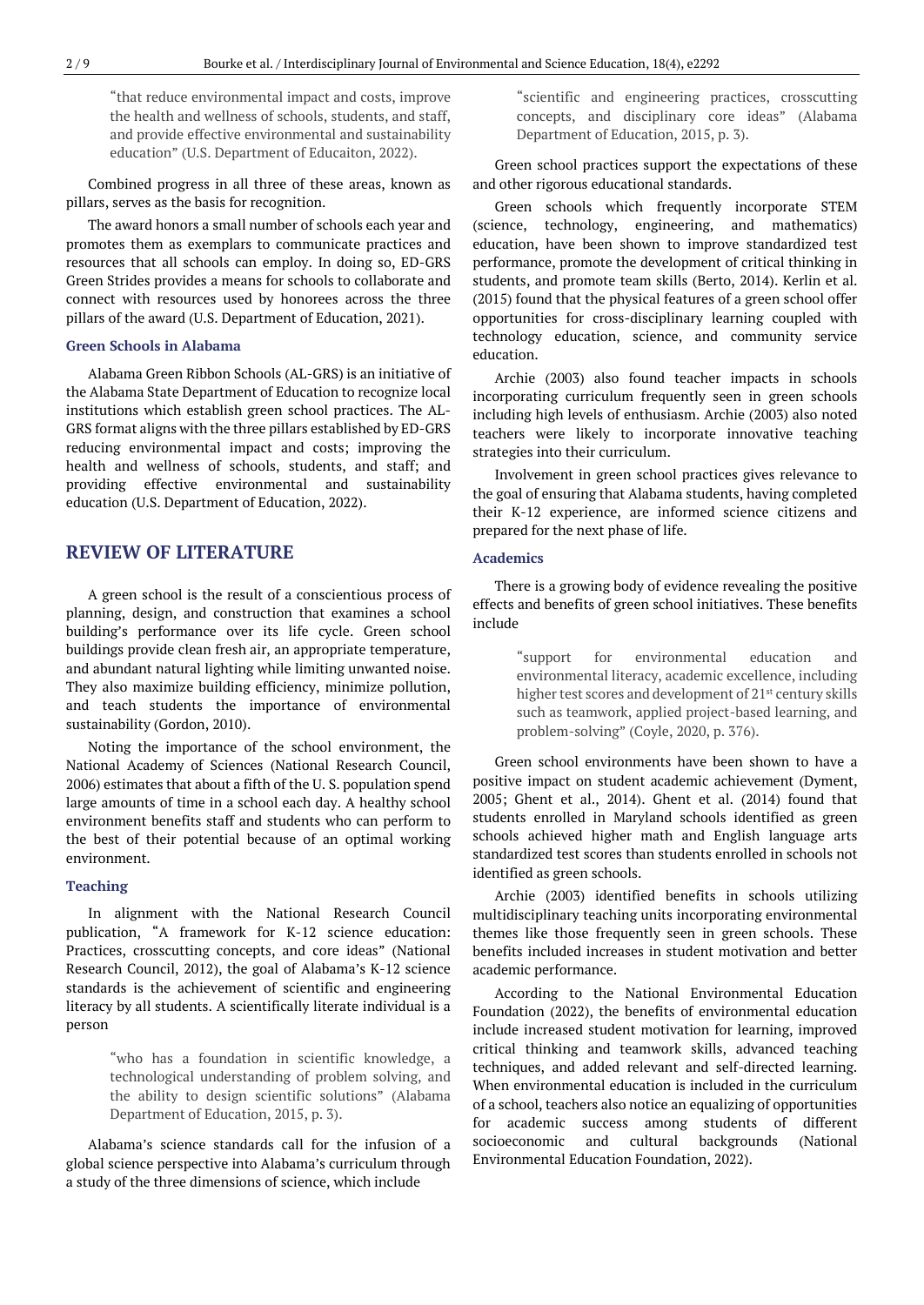In addition to the importance of the curriculum of a green school, the physical environment is also important and has been shown to provide students with positive benefits. Barrett et al. (2015) summarized research related to the impact of physical classroom features on academic progress. Key design features identified as having a positive impact on students' academic progress include the air quality of the school, classroom temperature, and availability of natural light in the classrooms. Attention to each of these design elements is noted as a feature of green schools (United States Environmental Protection Agency, 2010).

#### **Student Mental Benefits**

Green schools are recognized as healthy environments for children benefiting the physical health and mental health of children. Numerous studies have identified green school benefits to students' mental health. Berto (2014) noted several benefits when students engage with nature, as students often do in green schools. Experience with nature was identified as valuable to students when feeling psychological stress. Exposure to natural environments was also found to elicit a calming response in students, reduce mental fatigue, and aid in the recovery of psychological stress. Yang et al. (2019) found that green spaces around schools were correlated to lower incidences of symptoms of attention deficit hyperactivity disorder (ADHD). Similarly, Dyment (2005) noted improvements in student behavior for students in green school environments as well as increases in student enthusiasm and engagement. Green spaces also have been shown to improve the quality and quantity of physical activity in elementary school children (Dyment & Bell, 2008).

## **Fiscal Benefits**

Local school leaders are often motivated by the enriched student learning environments supported by sustainability initiatives. In addition to such benefits for teachers and students, fiscal benefits are also noted for schools. Berger (2017) noted that decisions to move schools in a green direction are often motivated by cost savings sustainability programs offer. Green schools often notice lower utility bills with schools with savings of \$1,000 a year on water bills alone.

As indicated in the National Research Council (2006) report, "Green schools: Attributes for health and learning", failing to plan effectively will result in substantial costs across several areas. These costs may range from noise that causes auditory distractions to design, color, and lighting that deter from the learning environment. However, more strategic planning may lower costs for operation and maintenance while providing a more productive learning environment (National Research Council, 2006).

Kats' (2006) study found the potential savings of greening schools to be 20 times as high as the cost involved in going green. It quantifies direct savings through energy and water costs, improved teacher retention, and lower health costs. The amount saved would provide for the salary of an additional teacher. The report also suggests indirect savings not quantified by the study. It is imperative that schools and school systems become aware of these green school practices and include them as part of the strategic planning process for school improvement.

# **METHOD**

The objective of this study was to identify the extent to which green school practices are being implemented by public schools in a three-county region of central Alabama. This study utilized a descriptive survey research design to answer the following research question:

What green school practices are being implemented by public schools in a three-county region of central Alabama?

#### **Research Design**

A descriptive survey research design was utilized for this study. Descriptive survey research is often utilized to describe behaviors, thoughts, attitudes, and attributes of a representative sample at a given point in time and place (Dillman et al., 2014). School administrators from public schools in a three-county region of central Alabama were surveyed to assess the presence of green school practices in their schools via an Internet survey. A web or mobile survey is an appropriate method of capturing data from many sources where e-mail is the easiest way to communicate (Dillman et al., 2014).

## **Participants**

Participants for this study were administrators from public schools in the three-county region of central Alabama. The sample was purposive based on the proximity of the school systems to the home university of the researchers. Research participants were selected based on their ability to respond to survey items as school administrators are likely to have a thorough knowledge of school curriculum, school facilities, and school or district policies.

Researchers generated a list of all public elementary, middle, and high schools in the three-county region and then gathered e-mail addresses for principals of each school. Researchers sent an e-mail to each principal explaining the purpose of the research study and requesting their anonymous participation in the study. Demographic data including the school level (elementary, middle, high school, or combination) and school ethnic composition were collected.

#### **Research Instrument**

The research instrument utilized for this study was the Green School Feature Checklist (Chan, 2013). We utilized Qualtrics [\(www.qualtrics.com\)](http://www.qualtrics.com/) for the construction and administration of our survey. The survey included items soliciting demographic information for each participating school and thirty-four inventory items requiring a "yes" or "no" or "don't know" response. Items were organized into five sections representing student involvement, water conservation, energy conservation, green environment, and waste management (**Appendix A**).

The Green School Feature Checklist was developed by Chan (2013) as part of a study investigating green school practices in the Atlanta metropolitan area. Survey development involved an extensive literature analysis. Survey validity was established through a review of the instrument by school facility experts. Through the review, content validity and face validity were achieved. Advice of facility experts led to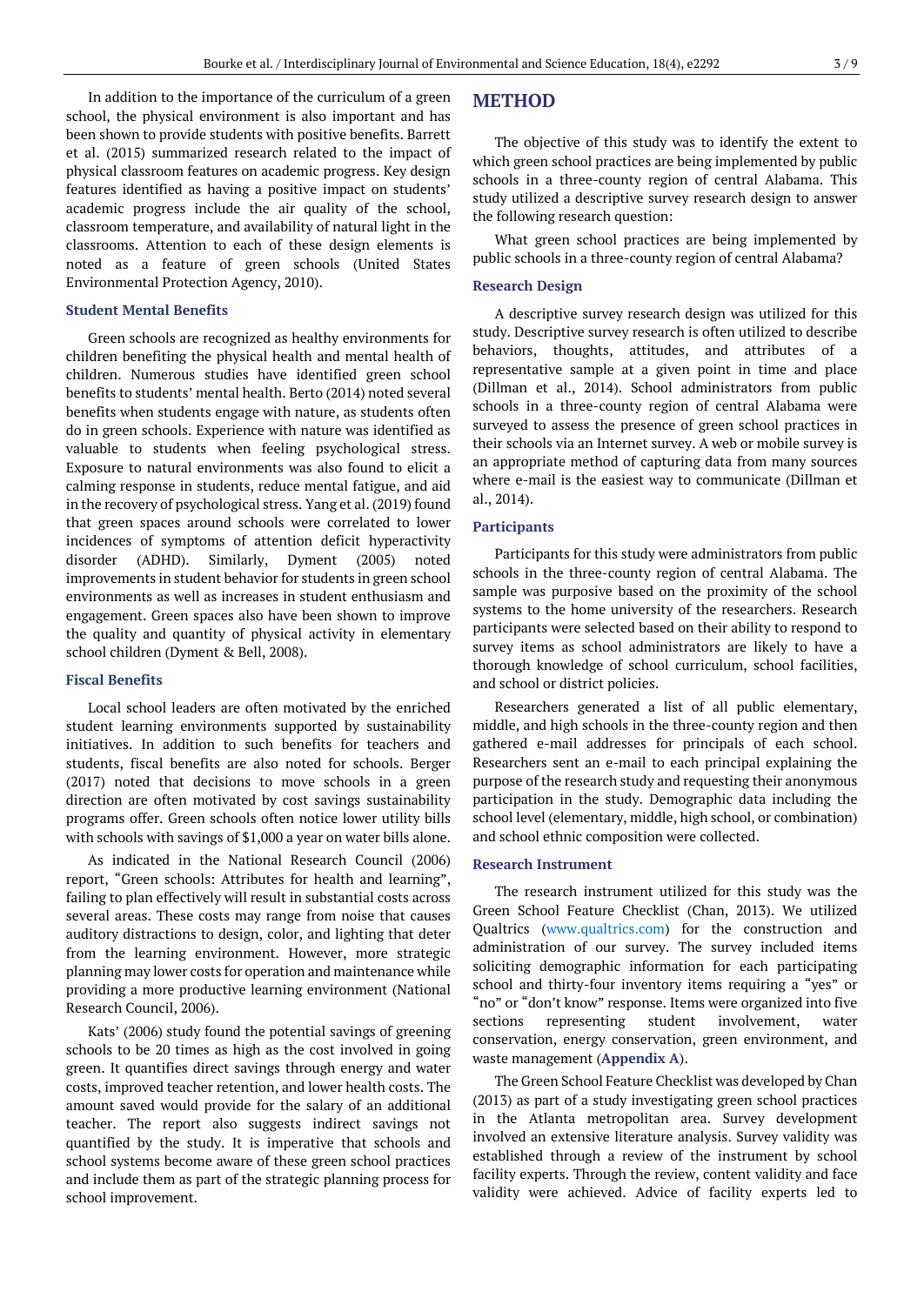|  |  | Table 1. School demographics |
|--|--|------------------------------|
|--|--|------------------------------|

| <b>School level</b> |      |
|---------------------|------|
| High school         | 11 S |
| Middle school       | 38.5 |
| Elementary school   |      |

revisions of the survey leading to the format utilized in the Chan's (2013) study. Our study involved a further review of our survey by three public school administrators to ensure the content and face validity of the research instrument. Suggesions by the public school administrators led to edits related to the positioning and flow of items in Qualtrics. Our study utilized the Green School Feature Checklist developed by Chan (2013).

#### **Data Collection and Analysis**

Quantitative data were collected through the survey instrument, the Green School Feature Checklist. Survey invitations were sent via e-mail to seventy-seven public school administrators in the study region representing all seventyseven public elementary, middle, and high schools in the study area.

Follow-up survey invitations were sent to the administrators again two weeks and three weeks after the delivery of the original survey invitation. The survey link was active for a total of three weeks. At the end of the survey period, twenty-six surveys were completed with enough detail to be included in the analysis of the study data. The survey response rate was 33.7%.

Descriptive statistics were generated. Data analysis included demographic percentages including school level and ethnic composition of school student bodies. Percentages of responses were also generated for each of the thirty-four inventory items. Additionally, a Pearson correlation coefficient was computed to assess the linear relationship between the percentage of African American students and the presence of green school practices in schools.

# **RESULTS**

Demographic data collected through our study included school level and student body racial/ethnic data. The largest percentage of schools represented in our study were elementary schools (M=50.0) followed by middle schools  $(M=38.5)$  and high schools  $(M=11.5)$ .

Of these schools, twenty-one (M=78%) were classified as Title I schools. The title I fund is provided to school districts for use in high-poverty schools with poor educational performance. See **Table 1** for descriptive statistics.

Racial/ethnic data were also collected for the participating schools. Data representing percentages of various racial/ethnic categories for individual schools were combined. Student bodies for participating schools are diverse with the majority being African American.

See **Table 2** for combined racial/ethnic demographic data for the participating schools. A Pearson correlation coefficient was computed to assess the linear relationship between the percentage of African American students and the presence of

|  | Table 2. Racial/ethnic composition |  |
|--|------------------------------------|--|
|--|------------------------------------|--|

| 23.4 |
|------|
|      |
| 5.3  |
| 64.6 |
| 2.0  |
| 0.3  |
| 4.4  |
|      |

green school practices in schools. There was no correlation between the two variables,  $r(24)=10$ ,  $p=.102$ .

The presence or absence of green school practices in the participating schools was examined by analyzing data representing the five subsections of The Green School Feature Checklist. The sections first developed by Chan (2013) and utilized in our descriptive survey were student involvement, water conservation, energy conservation, green environment, and waste management. These indicators align well with the three pillars of evaluation by both ED-GRS and AL-GRS and include

> "reducing the environmental impact and costs of their facilities, improving the health and wellness of their schools, students, and staff, and providing effective environmental and sustainability education" (U.S. Department of Education, 2022).

#### **Student Involvement**

From early in elementary school, students can experience essential green school practices. Hands-on, real-world involvement in school and community greening practices provide relevance as students naturally learn to contribute and engage in making responsible and informed decisions about what is appropriate in situations involving science and technology (Alabama Department of Education, 2015). Five items in our survey focused on the issue of student involvement. These items focused on the teaching of environmental education, environmental education projects in the school, student involvement in recycling, the presence of an outdoor garden for student activities, and energy conservation efforts.

In this survey section, students were most likely to be involved in energy conservation in some way (M=65.4), and least likely to be involved in environmental education projects at school (M=11.5). Almost half of the participating schools have an outdoor garden available for the classrooms to utilize (M=46.2). Few schools specifically teach environmental education or involve their students in recycling activities. See **Table 3** for descriptive statistics related to student involvement.

| <b>Table 3. Student involvement</b> |  |
|-------------------------------------|--|
|-------------------------------------|--|

|                        | Yes |              | No   |      | Don't know |      |
|------------------------|-----|--------------|------|------|------------|------|
| <b>Ouestion</b>        | N   | М            | N    | М    | N          | М    |
| 1. Teach EE            | 9   | 34.6         | - 17 | 65.4 | 0          | 0.0  |
| 2. Recycling           | 9   | 34.6 16 61.5 |      |      |            | 3.8  |
| 3. Projects assigned   |     | 11.5         | - 19 | 73.1 | 3          | 11.5 |
| 4. Outdoor garden      | 12  | 46.2         | 13   | 50.0 |            | 3.8  |
| 5. Energy conservation |     | 654          | 9    | 34.6 |            | 0.0  |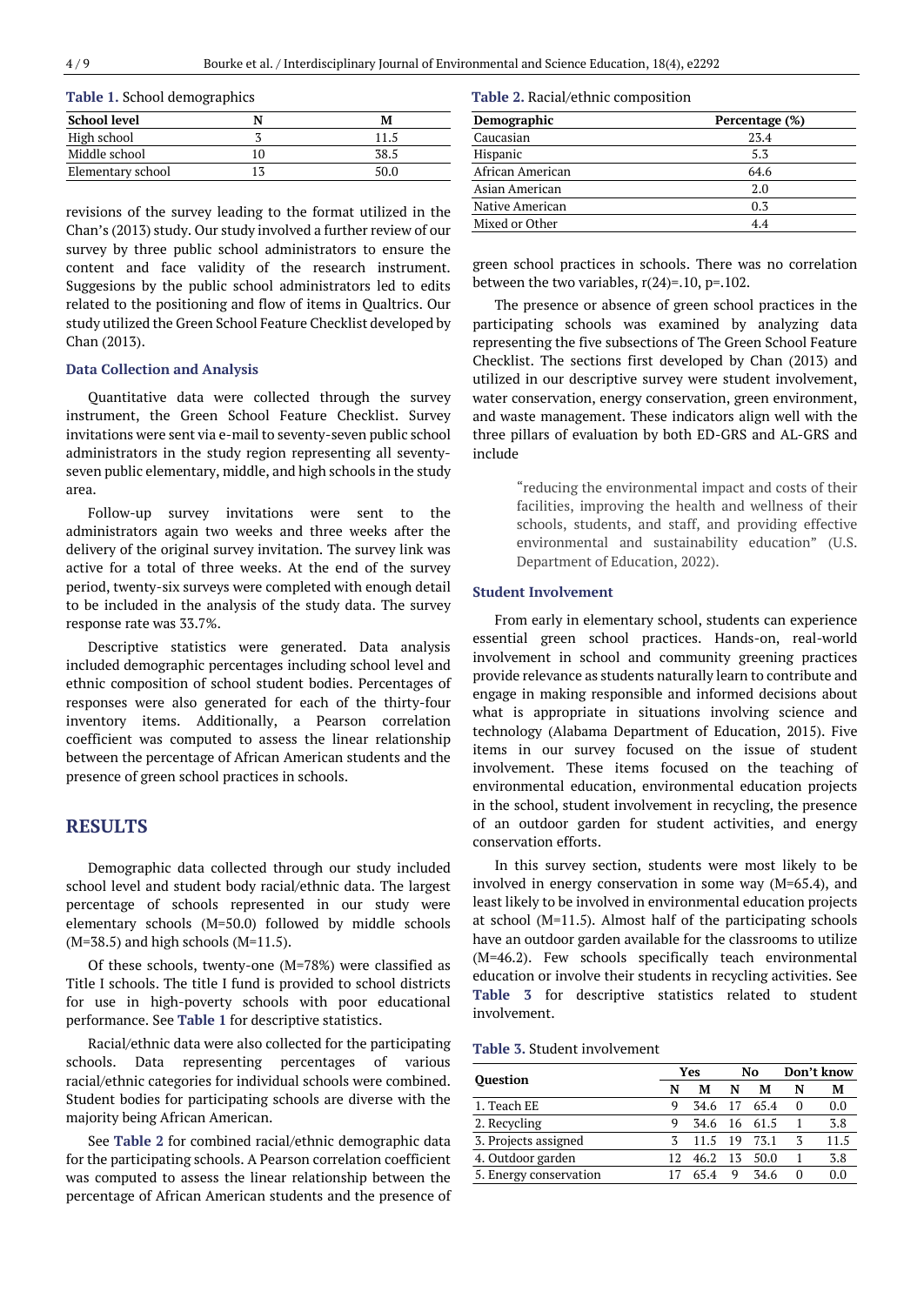#### **Table 4.** Water conversation

| <b>Ouestion</b>                 | Yes |      | No |      | Don't know |      |
|---------------------------------|-----|------|----|------|------------|------|
|                                 | N   | М    | N  | М    | N          | М    |
| 6. Timed Irrigation             |     | 77   | 24 | 92.3 | $\theta$   | 0.0  |
| 7. Automatic Faucets            |     | 34.6 | 17 | 65.4 | 0          | 0.0  |
| 8. Automatic Flushing Toilets   |     | 3.8  | 25 | 96.2 | 0          | 0.0  |
| 9. Repairs to water leaks       | 19  | 73.1 | 6  | 23.1 |            | 3.8  |
| 10. Protect pipes from freezing | 8   | 30.8 |    | 26.9 |            | 42.3 |

|  |  |  | Table 5. Energy conversation |
|--|--|--|------------------------------|
|--|--|--|------------------------------|

| <b>Ouestion</b>             |              | Yes  |    | No   |                          | Don't know |  |
|-----------------------------|--------------|------|----|------|--------------------------|------------|--|
|                             | N            | М    | N  | М    | N                        | М          |  |
| 11. Solar panels            | $\mathbf{0}$ | 0.0  | 25 | 96.2 |                          | 3.8        |  |
| 12. Natural lighting        | 12.          | 46.0 | 13 | 50.0 |                          | 3.8        |  |
| 13. Clean light fixtures    |              | 26.9 | 15 | 57.7 | 4                        | 15.4       |  |
| 14. Conservation audit      |              | 42.3 |    | 42.3 | $\overline{\mathcal{A}}$ | 15.4       |  |
| 15. Energy saving equipment | 12.          | 46.2 | 9  | 34.6 | 5                        | 19.2       |  |
| 16. HVAC energy management  | Q            | 34.6 | 8  | 30.8 | 9                        | 34.6       |  |

## **Water Conservation**

Water conservation is an important aspect of a green school. To what extent does the facility efficiently utilize water and attempt to minimize the amount of wasted water? Participating schools indicate that water leaks are quickly repaired (M=73.1). However, other items related to water conservation were less likely to be part of the schools' operation including a lack of automatic flushing toilets (M=3.8) and timed irritation (M=7.7). See **Table 4** for descriptive statistics related to water conservation.

#### **Energy Conservation**

Energy conservation is another important green school initiative to be utilized and taught in schools. Reduced energy consumption in schools provides a number of benefits, both direct and indirect. The impact for an individual school is sometimes not measurable, but state-wide or nationally, the impact can be substantial (Kats, 2006). In this section, no survey items were present in the majority of our participating schools. Energy saving equipment (M=46.2) and natural lighting (M=46.0) were the most frequently seen green school features, and regular light cleaning (M=26.9) and solar panels (M=0.0) were the least likely green school features in our participating schools. See **Table 5** for descriptive statistics related to energy conservation.

## **Green Environment**

The green environment survey section was related to the overall environmental quality of the environment at the school. These survey items related to the air quality and pest control at the schools. Extensive research indicates that students, as well as adult school faculty and staff, are affected by indoor air-quality. The research suggests that indoor environments influence the health, well-being, and productivity of those in the school (Eitland et al., 2017).

Air quality testing (M=7.7), radon testing (M=3.8), and lead testing (M=7.7) were conducted at few of the participating schools. Most schools did indicate that regular pest control occurs (M=65.4), air ventilation is adequate (M=69.2), and

#### **Table 6.** Green environment

| <b>Ouestion</b>              |    | Yes  |    | No   | Don't know |      |
|------------------------------|----|------|----|------|------------|------|
|                              | N  | М    | N  | М    | N          | М    |
| 17. Smoking prohibited       |    | 65.4 | 9  | 34.6 | 0          | 0.0  |
| 18. Air quality testing      | 2  | 7.7  | 9  | 34.6 | 15         | 57.7 |
| 19. Water quality testing    | 3  | 11.4 | 9  | 34.6 | 14         | 53.8 |
| 20. Radon testing            |    | 3.8  | 9  | 34.6 | 16         | 61.5 |
| 21. Lead in soil testing     | 2  | 7.7  | 7  | 25.9 | 17         | 65.4 |
| 22. Mold problems            | 7  | 26.9 | 18 | 69.2 | 1          | 3.8  |
| 23. School asbestos free     | 16 | 61.5 | 10 | 38.5 | $\Omega$   | 0.0  |
| 24. Adequate air ventilation | 18 | 69.2 | 6  | 23.1 | 2          | 7.7  |
| 25. Regular pest control     |    | 65.4 | 5  | 19.2 | 4          | 15.4 |

#### **Table 7.** Waste management

| <b>Ouestion</b>              |    | Yes  |    | No   |                | Don't know |  |
|------------------------------|----|------|----|------|----------------|------------|--|
|                              | N  | M    | N  | M    | N              | M          |  |
| 26. Recycled cutlery         | 3  | 11.5 | 19 | 73.1 | 4              | 15.4       |  |
| 27. Recycled paper           | 7  | 26.9 | 14 | 53.8 | 5              | 19.2       |  |
| 28. Paperless practices      | 14 | 53.8 | 10 | 38.5 | $\mathfrak{D}$ | 7.7        |  |
| 29. Recycling bins           | 5  | 19.2 | 20 | 76.9 |                | 3.8        |  |
| 30. Grease tank cleaning     | 9  | 34.6 | 4  | 15.4 | 13             | 50.0       |  |
| 31. Regular dumpster service | 24 | 92.3 | 1  | 3.8  |                | 3.8        |  |
| 32. Hand dryers              | 4  | 15.4 | 22 | 84.6 | $\mathbf{0}$   | 0.0        |  |
| 33. Recycle computers, etc.  | 13 | 50.0 | 6  | 23.1 | 7              | 26.9       |  |
| 34. Litter abatement         | 2  |      |    | 65.4 |                | 26.9       |  |

smoking is prohibited at the school (M=65.4), see **Table 6** for descriptive statistics related to green environment.

#### **Waste Management**

The procedures in place to manage waste at an educational facility are also critical to lowering the environmental impact of that facility. A final section of the Green School Feature Checklist examined the presence of waste mitigation procedures at our participating schools. Over half of the schools indicated that their facilities have regular dumpster servicing (M=92.3) and have procedures in place to reduce the amount of paper required for operation (M=53.8).

Most schools indicated that they have not adopted litter abatement processes (M=7.7), don't have hand dryers in restrooms (M=15.4), recycle paper (M=26.9) or recycle cutlery in the cafeteria (M=11.5), or even have recycling bins available to categorize and recycle waste (M=19.2). See **Table 7** for descriptive statistics related to waste management.

# **DISCUSSION**

The findings of this study have been informative and therefore merit further discussion around four focus areas: policy development, building practices, operational practices, and education planning.

## **Policy Development**

As with Chan's (2013) study, our survey data indicate inconsistency and lack of focus across the board with regard to green school practices. In many areas, school leadership appears unclear and/or unaware of school participation. It is possible that teachers, staff, and students are involved on a higher level than indicated due to lack of a "big picture"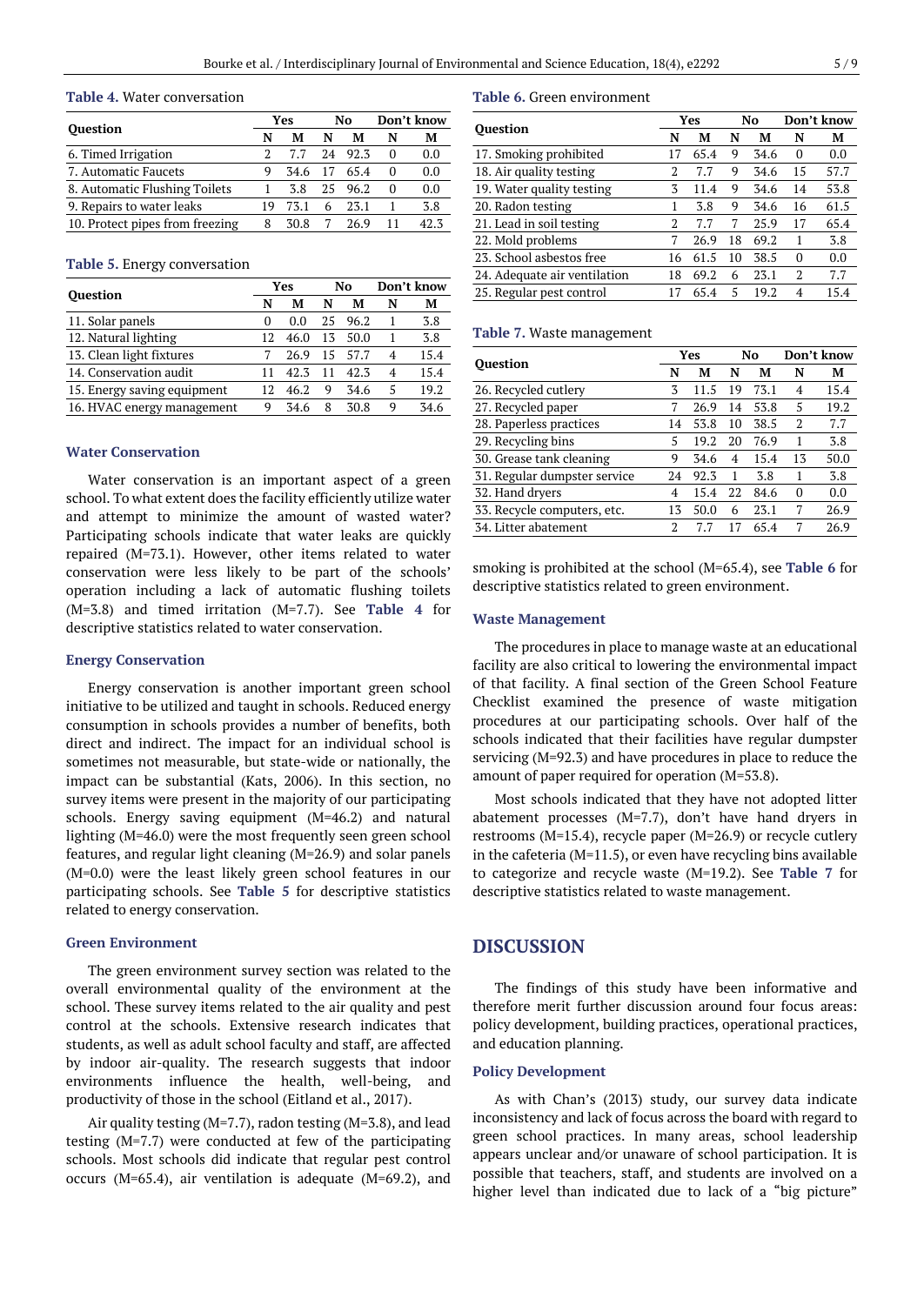understanding on the part of school leaders. Ideally, green practices should be integrated into all areas of the school activity rather than items to be considered in isolation. Quality professional development and collaborative strategic planning for green school practices could increase awareness and provide accountability for all stakeholders.

## **Building Design**

School building design is typically influenced by budget constraints. Leaders may opt for conventional designs to save initial costs. Unfortunately, these designs do not often provide for the comfort, productivity, and healthy work environment of students and adults.

School features related to water conservation, energy conservation, green environment (air, soil, pests, etc.), and waste management are all areas of green school design that must be addressed. The data show significant participation in practices proven effective over time, especially in the area of energy conservation. Some other areas still show room for improvement. As noted in Chan's (2013) study,

> "green school designs with minimal additional costs can be approved easily particularly items that have proved to work in other school districts. Most school facility planners are operating under a limited budget and are unwilling to invest huge amounts of money to innovative green designs that may prove to be inefficient" (p. 25).

Perhaps these practices will improve as research in this area is increased.

#### **Operational Practices**

Many green practices are directly connected to the day-today operations of a school. Chan (2013) noted that schools can work toward meeting green school goals as they implement regular testing for environmental hazards, implement school recycling programs, ensure the overall cleanliness of the building, and put systems in place which regularly regulate the temperature of the school building (Chan, 2013). These operational practices can be organized and led by faculty/staff, students, parents, or community organizations. Rather than requiring additional funding, these practices simply require school leadership and direction to make these practices come to fruition. Many of these were areas for improvement among the schools surveyed. Hopefully, this study will provide a springboard for interest and implementation of these practices.

## **Education Planning**

According to the Alabama Course of Study: Science (Alabama Department of Eucation, 2015),

> "students should be able to contribute and engage in society as educated, literate science citizens who make responsible and informed decisions about what is appropriate in situations involving science and technology" (p. 9).

What better way to accomplish this goal than to involve them in lessons, projects, and daily activities that are relevant to their school and community?

It is concerning that according to survey data gathered most schools involved in our study show little participation in the areas of Student Involvement. Clearly, research suggests that being involved in green practices supports an effective learning environment. As educators, we are inclined to wonder if students are truly not involved in these areas or if there is a lack of awareness and communication among teachers, school administrators and system leaders. Schools may have great things happening with regard to green school practices but no systematic way of documenting and/or reporting their efforts. In either case, it is imperative (and required by state standards) that emphasis be placed on hands-on, student involvement, decision-making, and problem-solving around green practices.

As discussed in the Chan's (2013) study,

"environmental projects such as planting trees, starting a vegetable garden, raising a small animal farm or constructing a nature trail are meaningful activities to get them started" (p. 26).

By involving students in meaningful and engaging projects connected to the real world at an early age, teachers and other educators can help children understand that green school practices are a necessary part of the future of our planet.

# **CONCLUSION**

Alabama provides many opportunities and resources to support schools and/or school systems in greening efforts. The most comprehensive of which is AL-GRS. In 2021, Tuscaloosa City Schools became the most recent recipient of AL-GRS recognition. Through their extensive efforts and many partnerships with state and local entities, the system has embedded green school practices with great success. Perhaps more Alabama schools should be encouraged to take advantage of this platform and these available resources to create awareness and implement studentinvolvementin green practices.

Our study revealed many areas that provide opportunities for improvement and areas that suggest sources for future research. The results of this survey reveal to what extent green school practices are being implemented in public schools in a three-county region of central Alabama. This glimpse into the participating schools can be enlarged as other areas of the state are further surveyed. This view can be enlarged even further as schools across the Southeast and the United States are surveyed.

As more information is gathered, a more complete picture of the presence and/or awareness of green school practices in place in various schools can be seen, and comparisons and conclusions can be drawn. Are there areas where green school practices in schools are more likely to be seen? If so, what are the conditions in those areas that lead to green school practices being more likely?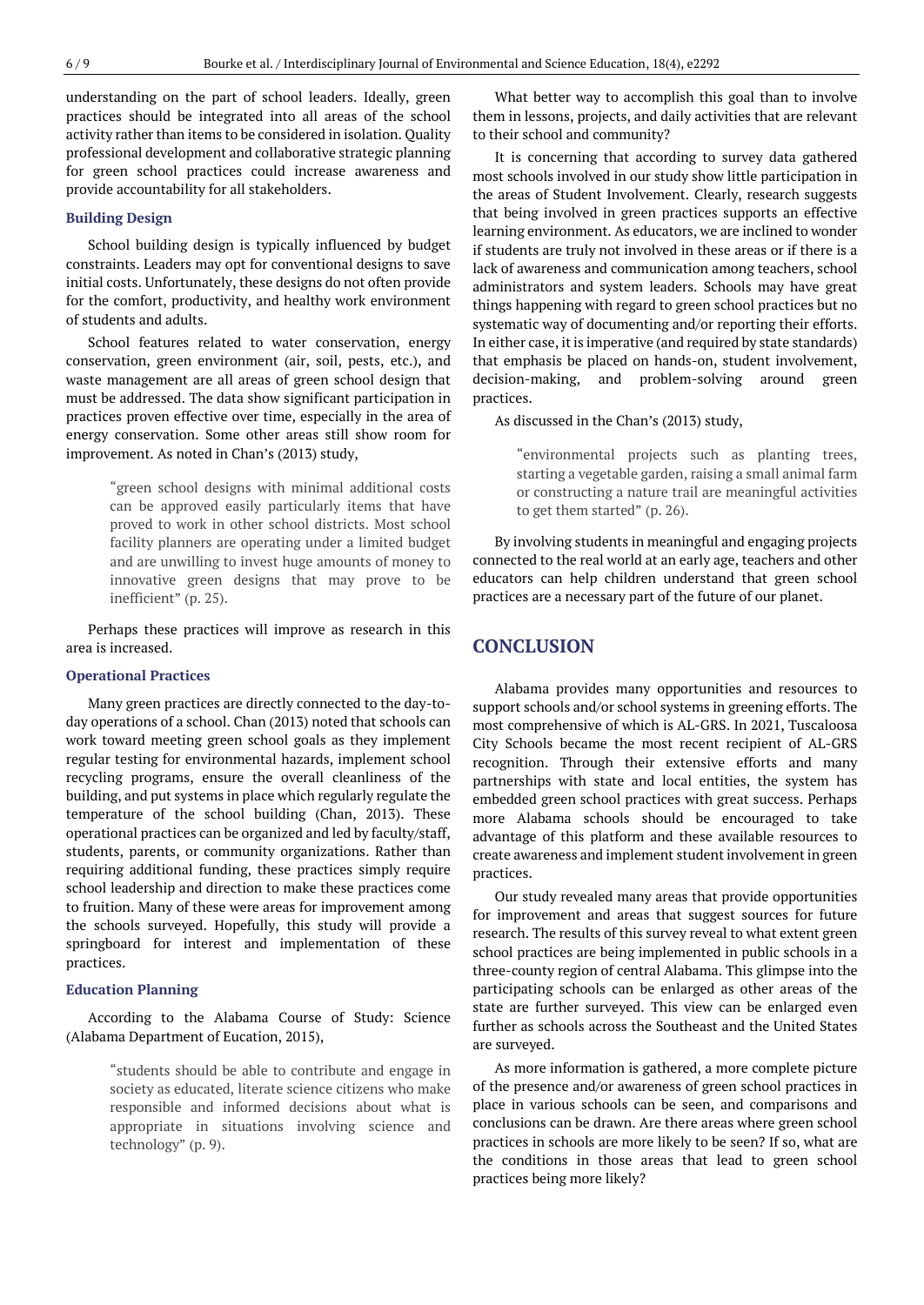More detailed information can be gathered regarding the factors that influence the presence of green school practices in schools. Case studies including qualitative data would also add to the state of the research literature in this area. With more information, initiatives can be targeted to meet the needs of those empowered to improve schools by including more green school practices and providing support to school faculties, principals, school boards, and others as they justify expenditures and efforts to increase green school practices in their schools.

**Author contributions:** All co-authors have involved in all stages of this study while preparing the final version. They all agree with the results and conclusions.

**Funding:** No external funding is received for this article.

**Declaration of interest:** The authors declare that they have no competing interests.

**Ethics approval and consent to participate:** Not applicable.

**Availability of data and materials:** All data generated or analyzed during this study are available for sharing when appropriate request is directed to corresponding author.

# **REFERENCES**

- Alabama Department of Education. (2015). *Alabama Course of Study: Science.* <https://www.alex.state.al.us/browseSC.php>
- Archie, M. (2003). *Advancing education through environmental literacy*. Association for Supervision and Curriculum Development.
- Barr, S. K., Cross, J. E., & Dunbar, B. H. (2014). The wholeschool sustainability framework: Guiding principles for integrating sustainability into all aspects of school organization. *The Center for Green Schools*. [http://www.](http://www.centerforgreenschools.org/sites/default/files/resource-files/Whole-School_Sustainability_Framework.pdf) [centerforgreenschools.org/sites/default/files/resource](http://www.centerforgreenschools.org/sites/default/files/resource-files/Whole-School_Sustainability_Framework.pdf)[files/Whole-School\\_Sustainability\\_Framework.pdf](http://www.centerforgreenschools.org/sites/default/files/resource-files/Whole-School_Sustainability_Framework.pdf)
- Barrett, P., Davies, F., Zhang, Y., & Barrett, L. (2015). The impact of classroom design on pupils' learning: Final results of a holistic, multi-level analysis. *Building and Environment, 89*, 118-133. <https://doi.org/10.1016/j.buildenv.2015.02.013>
- Berger, R. (2017). School district sustainability: Saving 'green' by going green. *Forbes*. [https://www.forbes.com/sites/](https://www.forbes.com/sites/rodberger/2017/05/15/school-district-sustainability-saving-green-by-going-green/?sh=6ec76675371e) [rodberger/2017/05/15/school-district-sustainability](https://www.forbes.com/sites/rodberger/2017/05/15/school-district-sustainability-saving-green-by-going-green/?sh=6ec76675371e)[saving-green-by-going-green/?sh=6ec76675371e](https://www.forbes.com/sites/rodberger/2017/05/15/school-district-sustainability-saving-green-by-going-green/?sh=6ec76675371e)
- Berto, R. (2014). The role of nature in coping with psychophysiological stress: A literature review on restorativeness. *Behavioral Sciences, 4*(4), 394-409. [https://doi.org/10.3390/](https://doi.org/10.3390/bs4040394) [bs4040394](https://doi.org/10.3390/bs4040394)
- Center for Green Schools. (n. d.). *Advancing green schools*. <https://www.centerforgreenschools.org/green-schools>
- Chan, T. C**.** (2013). An examination of green school practices in Atlanta schools. *Department of Educational Leadership, Kennesaw State University*. [https://www.thefreelibrary.com](https://www.thefreelibrary.com/An+Examination+of+Green+School+Practices+in+Atlanta+Schools.-a0341839957) [/An+Examination+of+Green+School+Practices+in+Atlanta](https://www.thefreelibrary.com/An+Examination+of+Green+School+Practices+in+Atlanta+Schools.-a0341839957) [+Schools.-a0341839957](https://www.thefreelibrary.com/An+Examination+of+Green+School+Practices+in+Atlanta+Schools.-a0341839957)
- Coyle, K. J. (2020). Green schools in the United States. In A. Gough, J. C. Lee, & E. P. Tsang (Eds.), *Green schools globally: Stories of impact on education for sustainable development* (pp. 370-385). SERIES: International Explorations in Outdoor and Environmental Education. <https://doi.org/10.1007/978-3-030-46820-0>
- Dillman, D. A., Smyth, J. D., & Christian L. M. (2014). *Internet, phone, mail, and mixed-mode surveys: The tailored design method.* Wiley.
- Dyment, J. E. (2005). Gaining ground: The power and potential of school ground greening in the Toronto district school board. *Evergreen Learning Grounds*. [https://www.evergreen.](https://www.evergreen.ca/downloads/pdfs/Gaining-Ground-Summary.pdf) [ca/downloads/pdfs/Gaining-Ground-Summary.pdf](https://www.evergreen.ca/downloads/pdfs/Gaining-Ground-Summary.pdf)
- Dyment, J. E., & Bell, A. C. (2008). Grounds for movement: Green school grounds as sites for promoting physical activity. *Health Education Research, 23*(6), 952-962. <https://doi.org/10.1093/her/cym059>
- Eitland, E., Klingensmith, L., MacNaughton, P., Laurent, J.C., Spengler, J., Bernstein, A., & Allen, J. G. (2017). Schools for health: Fondations for student success. *Harvard T.H. Chan School for Public Health*. [https://forhealth.org/](https://forhealth.org/Harvard.Schools_For_Health.Foundations_for_Student_Success.pdf) Harvard.Schools For Health.Foundations for Student Su [ccess.pdf](https://forhealth.org/Harvard.Schools_For_Health.Foundations_for_Student_Success.pdf)
- Ghent, A., Trauth-Nare, A., Dell, K., & Haines, S. (2014). The influence of a statewide green school initiative on student achievement in K-12 classrooms. *Applied Environmental Education & Communication, 13*(4), 250-260. <https://doi.org/10.1080/1533015X.2014.983658>
- Gordon, D. E. (2010). Green schools as high performance learning facilities. *National Clearnighouse for Educational Facilities*. <https://files.eric.ed.gov/fulltext/ED512700.pdf>
- Kats, G. (2006). Greening America's schools: Costs and financial benefits. *The Massachusetts Technology Collaborative*. [http://www.usgbc.org](http://www.usgbc.org/)
- Kerlin, S., Santos, R., & Bennett, W. (2015). Green schools as learning laboratories? Teachers'perceptions of their first year in a new green middle school. *Journal of Sustainability Education, 8.* [https://doi.org/10.1088/1742-6596/1572/1/](https://doi.org/10.1088/1742-6596/1572/1/012042) [012042](https://doi.org/10.1088/1742-6596/1572/1/012042)
- National Environmental Education Foundation. (2022, February). Benefits of environmental education. *National Environmental Education Foundation*. [https://www.neefusa.](https://www.neefusa.org/education/benefits) [org/education/benefits](https://www.neefusa.org/education/benefits)
- National Research Council. (2006). Committee to review and assess the health and productivity benefits of green schools. Green schools: Attributes for health and learning. *National Academies Press*. [http://www.nap.edu/catalog/](http://www.nap.edu/catalog/11756.html) [11756.html](http://www.nap.edu/catalog/11756.html)
- National Research Council. (2012). A framework for K-12 science education: Practices, crosscutting concepts, and core ideas. *The National Academies Press*.
- U.S. Department of Education. (2021, January). Green ribbon schools: Highlights from the 2021 honorees. *U.S. Department of Education.* [https://www2.ed.gov/programs/](https://www2.ed.gov/programs/green-ribbon-schools/performance.html) [green-ribbon-schools/performance.html](https://www2.ed.gov/programs/green-ribbon-schools/performance.html)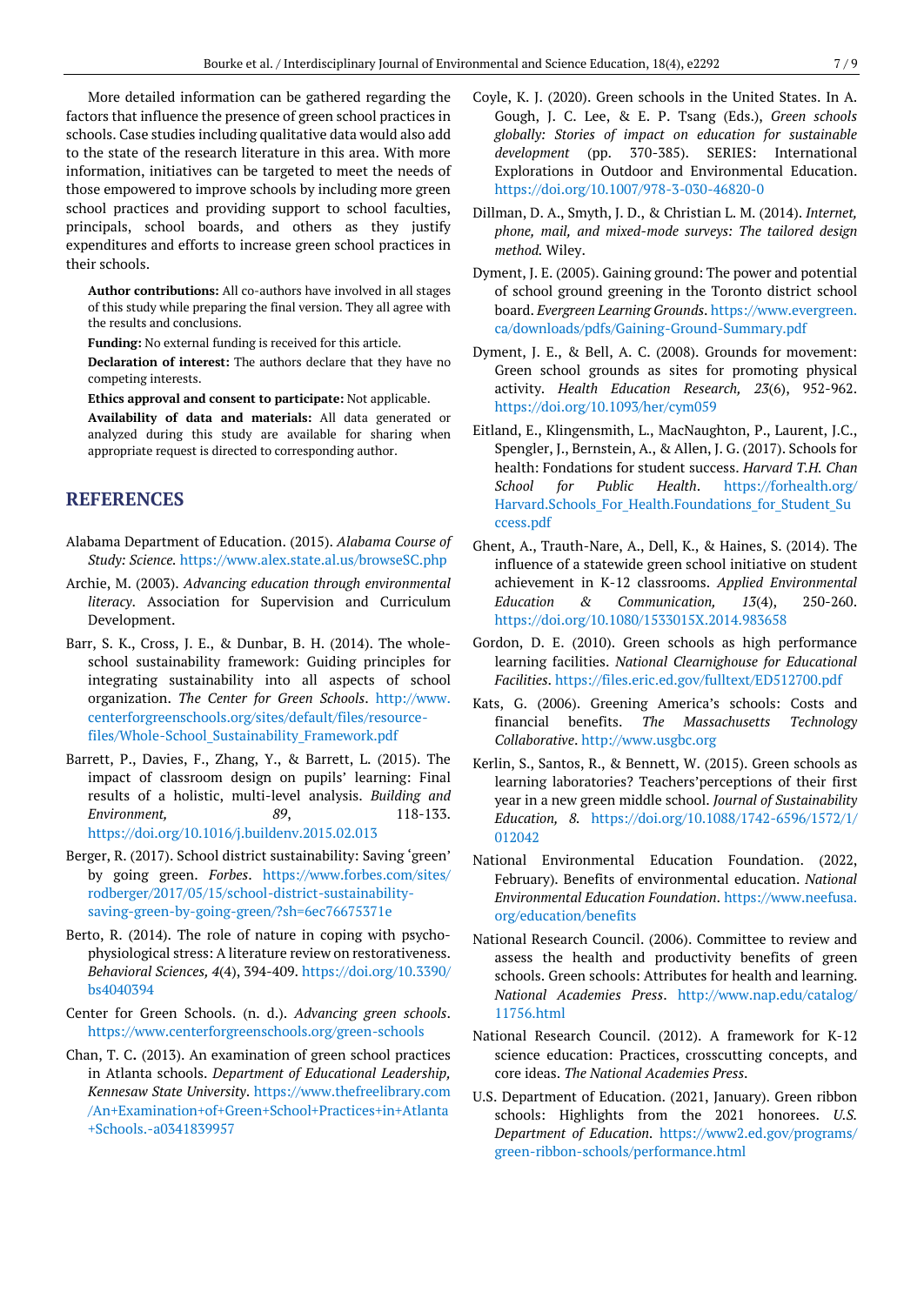- U.S. Department of Education. (2022, February). U.S. department of education green ribbon schools. *U.S. Department of Education*. [https://www2.ed.gov/programs/](https://www2.ed.gov/programs/green-ribbon-schools/index.html) [green-ribbon-schools/index.html](https://www2.ed.gov/programs/green-ribbon-schools/index.html)
- United States Environmental Protection Agency. (2010, November). *Indoor air quality tools for schools.* <https://www.epa.gov/indoor-air-quality-iaq>
- Yang, B. Y., Zeng, Z. W., Markevych, I., Bloom, M. S., Heinrich, J., Knibbs, L. D., Dharmage, S. C., Lin, S., Jalava, P., Guo, Y., Jalaludin, B., Morawska, L., Zhou, Y., Hu, L. W., & Yu, H. Y. (2019). Association between greenness surrounding schools and kindergartens and attentiondeficit/hyperactivity disorder in children in China. *JAMA Network Open, 2*(12). [https://doi.org/10.1001/](https://doi.org/10.1001/jamanetworkopen.2019.17862) [jamanetworkopen.2019.17862](https://doi.org/10.1001/jamanetworkopen.2019.17862)